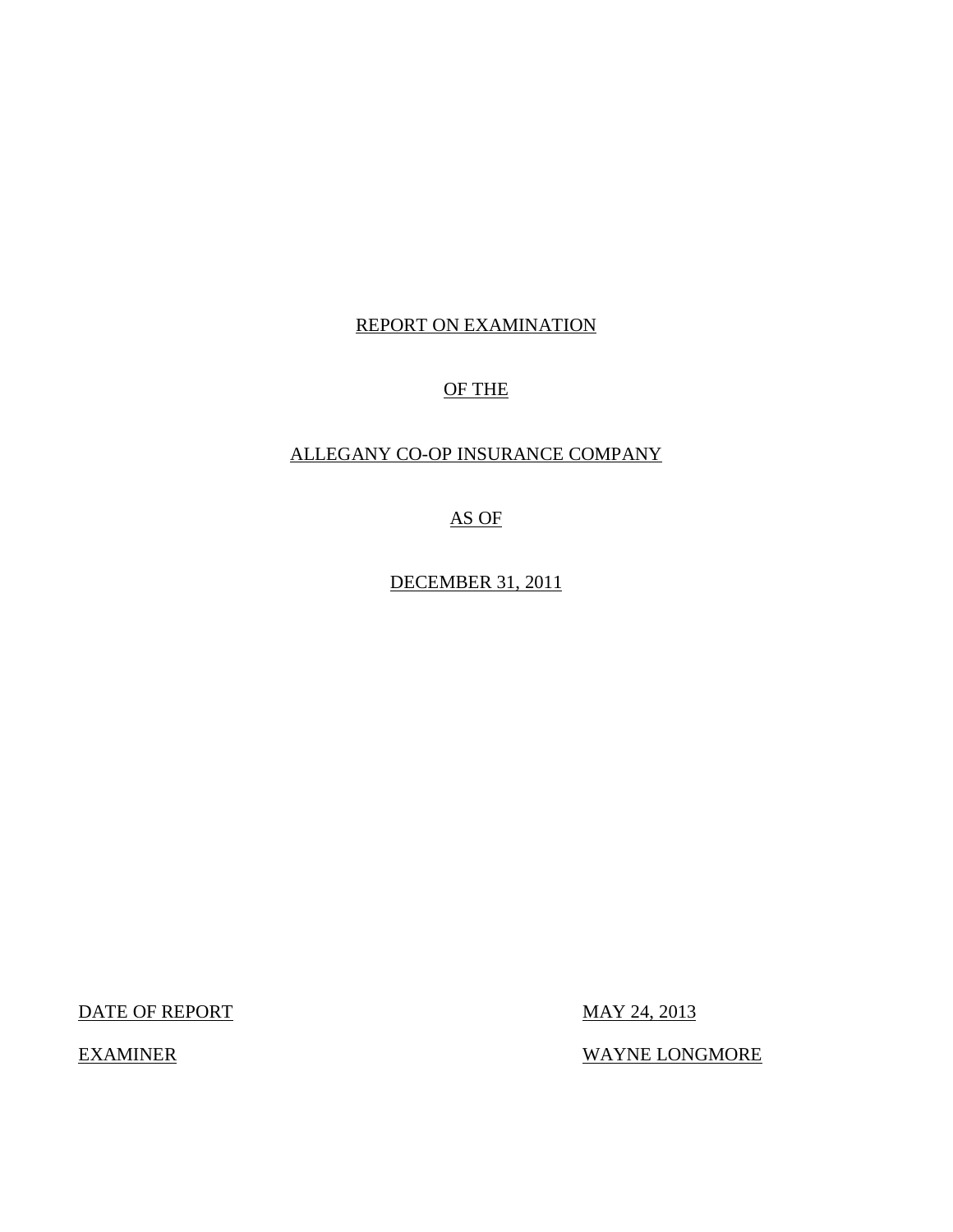## TABLE OF CONTENTS

## ITEM NO. PAGE NO.

| 1. | Scope of examination                                                                                                                                       | 2                            |
|----|------------------------------------------------------------------------------------------------------------------------------------------------------------|------------------------------|
| 2. | Description of Company                                                                                                                                     | 3                            |
|    | A. Management<br>B. Territory and plan of operation<br>C. Reinsurance<br>D. Affiliated group<br>E. Significant operating ratios<br>F. Accounts and records | 3<br>4<br>6<br>9<br>10<br>10 |
| 3. | <b>Financial statements</b>                                                                                                                                | 12                           |
|    | A. Balance sheet<br>B. Statement of income                                                                                                                 | 12<br>14                     |
| 4. | Losses and loss adjustment expenses                                                                                                                        | 15                           |
| 5. | Compliance with prior report on examination                                                                                                                | 16                           |
| 6. | Summary of comments and recommendations                                                                                                                    | 18                           |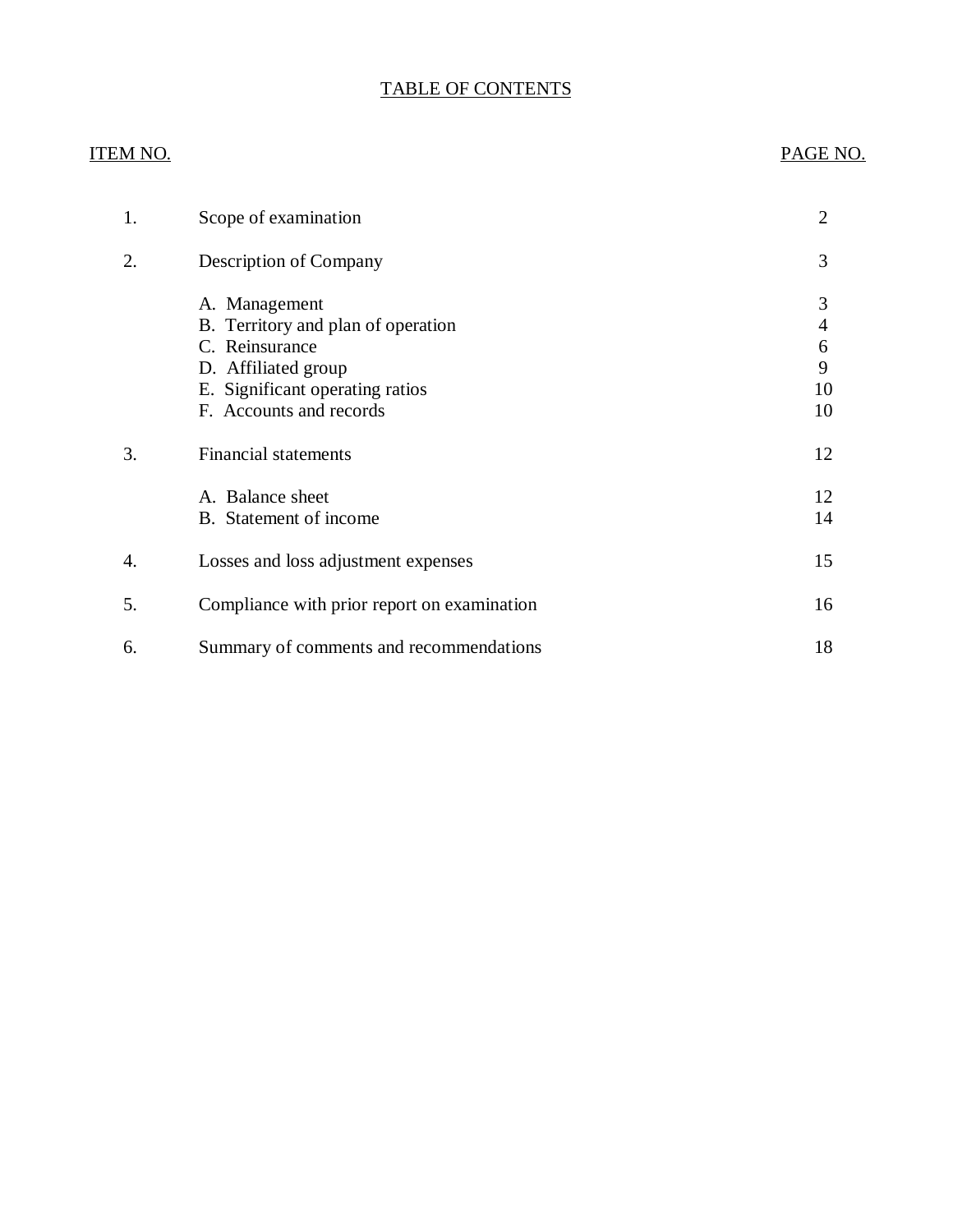

## NEW YORK STATE *DEPARTMENTof*  FINANCIAL SERVICES

Andrew M. Cuomo **Benjamin M. Lawsky** Governor Superintendent Superintendent Superintendent Superintendent Superintendent Superintendent Superintendent

May 24, 2013

Honorable Benjamin M. Lawsky Superintendent of Financial Services Albany, New York 12257

Sir:

Pursuant to the requirements of the New York Insurance Law, and in compliance with the instructions contained in Appointment Number 30887 dated October 9, 2012, attached hereto, I have made an examination into the condition and affairs of Allegany Co-op Insurance Company as of December 31, 2011, and submit the following report thereon.

Wherever the designation "the Company" appears herein without qualification, it should be understood to indicate Allegany Co-op Insurance Company.

Wherever the term "Department" appears herein without qualification, it should be understood to mean the New York State Department of Financial Services.

The examination was conducted at the Company's home office located at 9 North Branch Road, Cuba NY, 14727.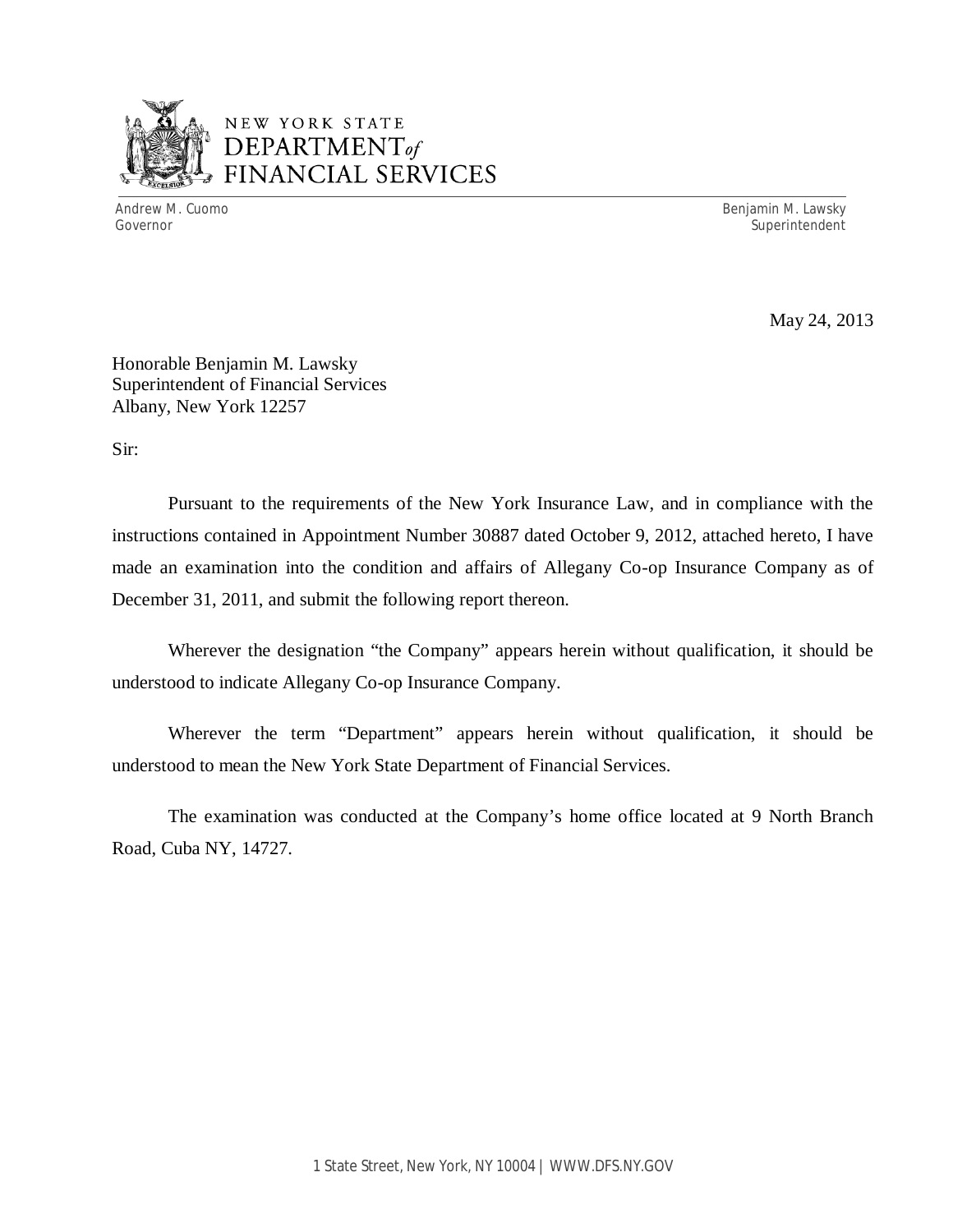## 1. SCOPE OF EXAMINATION

<span id="page-3-0"></span>The Department has performed an individual examination of the Company, a single-state insurer. The previous examination was conducted as of December 31, 2006. This examination covered the five-year period from January 1, 2007 through December 31, 2011. Transactions occurring subsequent to this period were reviewed where deemed appropriate by the examiner.

This examination was conducted in accordance with the National Association of Insurance Commissioners ("NAIC") Financial Condition Examiners Handbook ("Handbook"), which requires that we plan and perform the examination to evaluate the financial condition and identify prospective risks of the Company by obtaining information about the Company including corporate governance, identifying and assessing inherent risks within the Company and evaluating system controls and procedures used to mitigate those risks. This examination also includes assessing the principles used and significant estimates made by management, as well as evaluating the overall financial statement presentation, management's compliance with Statutory Accounting Principles and annual statement instructions when applicable to domestic state regulations.

All financially significant accounts and activities of the Company were considered in accordance with the risk-focused examination process. The examiners also relied upon audit work performed by the Company's independent public accountants when appropriate.

This examination report includes a summary of significant findings for the following items as called for in the Handbook:

> Significant subsequent events Company history Corporate records Management and control Fidelity bonds and other insurance Territory and plan of operation Growth of Company Loss experience Reinsurance Accounts and records Statutory deposits Financial statements Summary of recommendations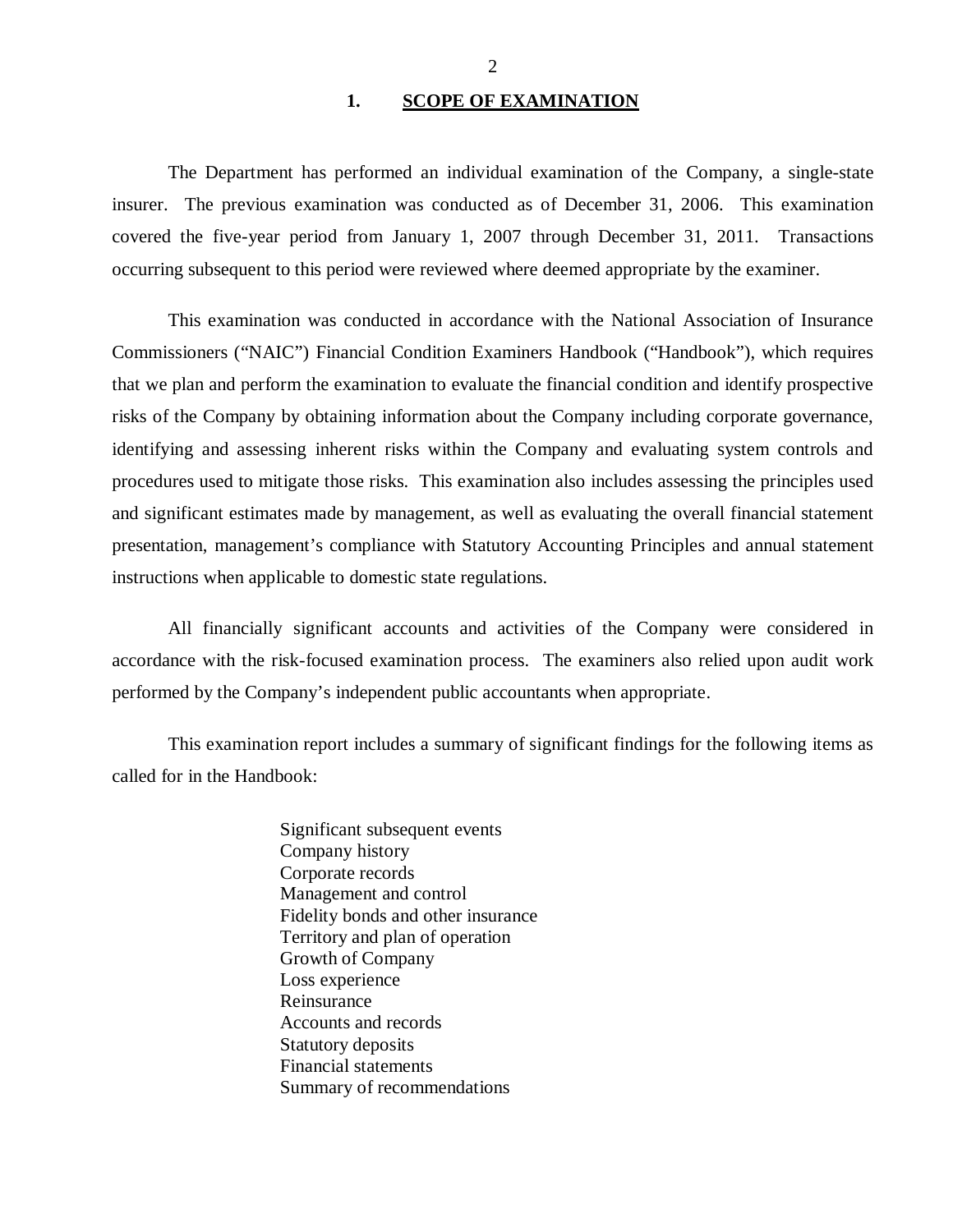<span id="page-4-0"></span>A review was also made to ascertain what action was taken by the Company with regard to comments and recommendations contained in the prior report on examination.

This report on examination is confined to financial statements and comments on those matters that involve departures from laws, regulations or rules, or that are deemed to require explanation or description.

## **2. DESCRIPTION OF COMPANY**

Allegany Co-op Insurance Company was organized under the laws of the State of New York on April 3, 1887 as the Allegany County Farmers' Co-operative Fire Insurance Company, for the purpose of transacting business as an assessment co-operative fire insurance company in Allegany County, New York. It became licensed on April 3, 1887 and commenced business on April 15, 1887. A certificate, issued by this Department on July 19, 1971, permitted the Company to change its name to the Allegany Co-op Insurance Company.

During 2007, the policyholders of Allegany Co-op Insurance Company approved the conversion of the Company to an advance premium co-operative and the subsequent merger of the Company with Monroe Co-op Insurance Company, of Rochester New York ("Monroe"). On October 1, 2007 a merger was effected between the Company and Monroe with the Company as the surviving entity.

On December 11, 2007, the Company purchased a surplus note totaling \$1 million issued by Conemaugh Valley Mutual Insurance Company of Johnstown, Pennsylvania ("CVMIC"). CVMIC is an insurance company licensed in Pennsylvania that provides property and liability coverage in that state.

### A. Management

Pursuant to the Company's charter and by-laws, management of the Company is vested in a board of directors consisting of not less than nine or more than fifteen members. The board met at least four times during each calendar year for the period under examination. At December 31, 2011, the board of directors was comprised of the following nine members: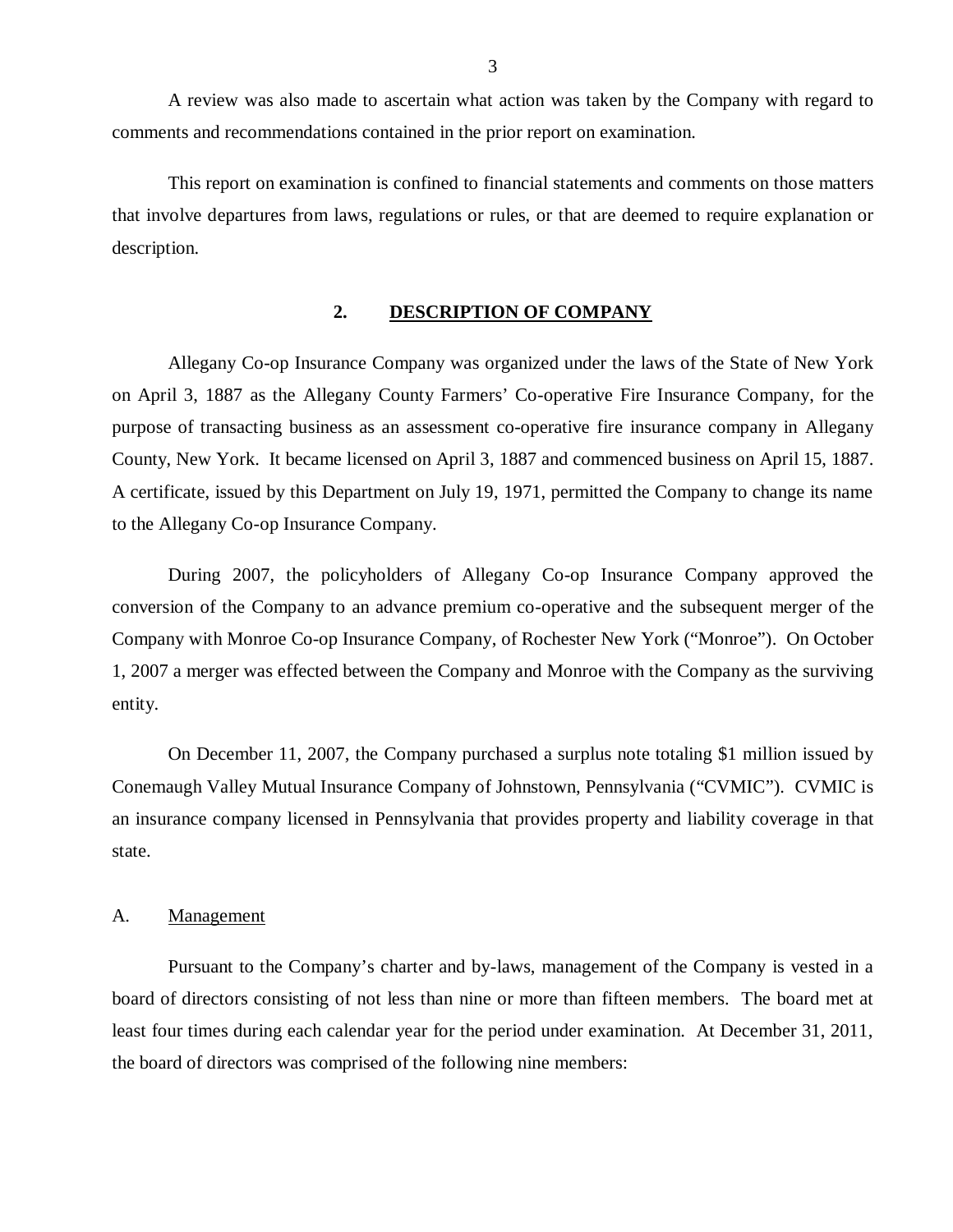<span id="page-5-0"></span>

| <b>Name and Residence</b>                 | <b>Principal Business Affiliation</b>                   |
|-------------------------------------------|---------------------------------------------------------|
| Donald G. Bennett<br>Pittsford, NY        | CFO,<br><b>Art Craft Optical Company</b>                |
| Rae A. Clark Jr.<br>Pittsford, NY         | Attorney,<br>Sutton, DeLeeuw, Clark & Darcy PLLC        |
| Marcia J. Davies<br>Freedom, NY           | Retired                                                 |
| Edward L. Gilbert<br>Rushford, NY         | Dairy Farmer and Insurance Agent                        |
| Kevin O. Harris<br>Wellsville, NY         | Retired                                                 |
| Erland E. Kailbourne<br>Honeoye Falls, NY | Chairman,<br><b>Albany International Corporation</b>    |
| Mathew F. Minor<br>Brockport, NY          | Senior Loan Officer,<br>Farm Credit of Western New York |
| Rodney R. Stettner<br>Spencerport, NY     | Farmer                                                  |
| Duane A. Vaclavik<br>Fillmore, NY         | Retired                                                 |

4

A review of the minutes of the board of directors' meetings held during the examination period indicated that the meetings were generally well attended and each board member had an acceptable record of attendance.

As of December 31, 2011, the principal officers of the Company were as follows:

Name Title

Marcia J. Davies Secretary<br>Holly A. Thropp Treasurer Holly A. Thropp

Duane A. Vaclavik Chairman of the Board<br>Randall S. Peters President and Chief Exe President and Chief Executive Officer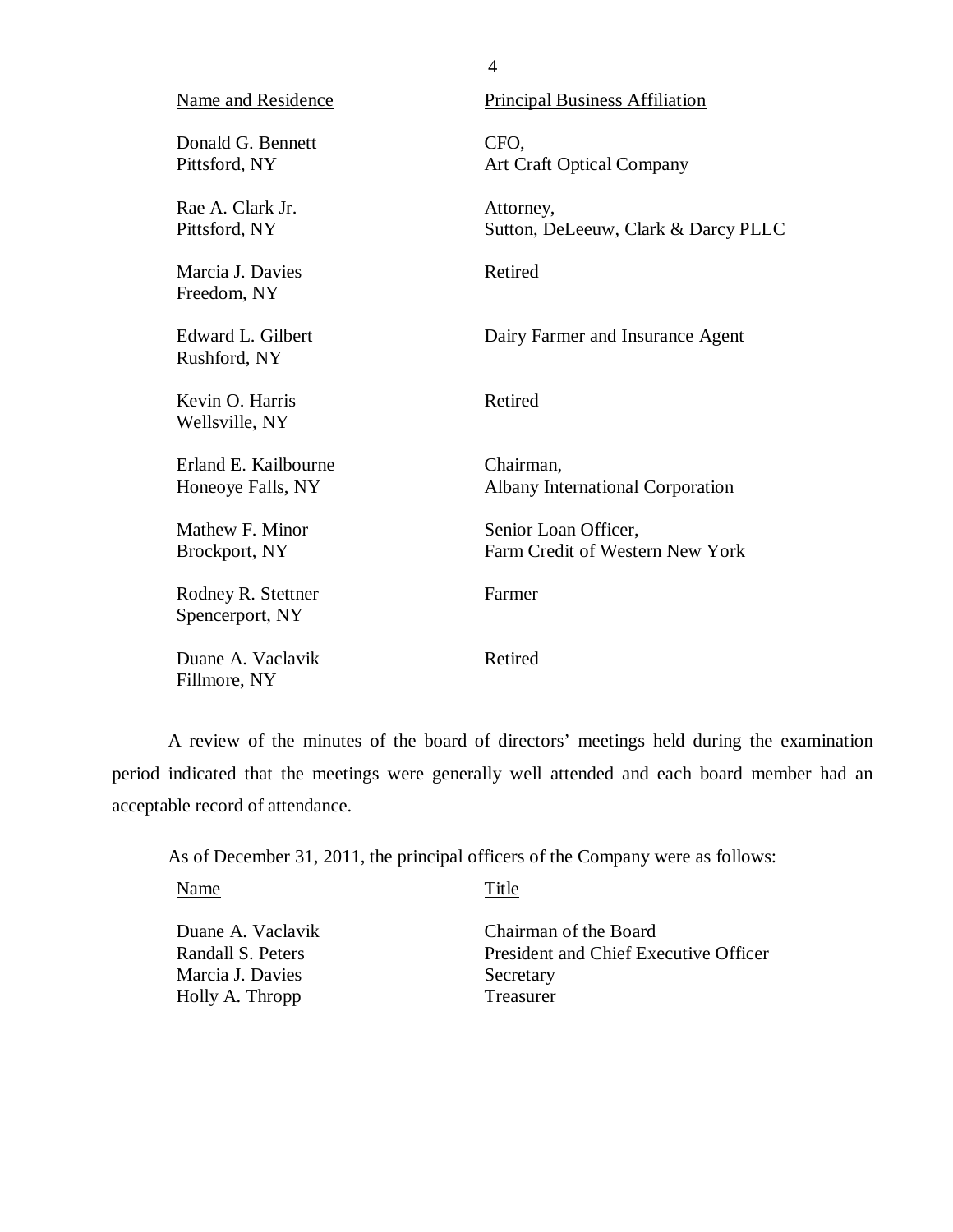#### B. Territory and Plan of Operation

As of December 31, 2011, the Company was licensed as an advance premium insurance company to transact business within all the counties of the State of New York. The Company was licensed to write business in New York only.

As of the examination date, the Company was authorized to transact the kinds of insurance as defined in the following numbered paragraphs of Section 1113(a) of the New York Insurance Law:

| <u>Paragraph</u> | <b>Line of Business</b>                     |
|------------------|---------------------------------------------|
| 4                | Fire                                        |
| 5                | Miscellaneous property                      |
| 6                | Water damage                                |
|                  | Burglary and theft                          |
| 8                | Glass                                       |
| 9                | Boiler and machinery                        |
| 10               | Elevator                                    |
| 11               | Animal                                      |
| 12               | Collision                                   |
| 13               | Personal injury liability                   |
| 14               | Property damage liability                   |
| 19               | Motor vehicle and aircraft physical damage. |
| 20               | Marine and inland marine (inland only)      |

Based on the lines of business for which the Company is licensed and pursuant to the requirements of Articles 13, 66 and 41 of the New York Insurance Law, the Company is required to maintain a minimum surplus to policyholders in the amount of \$950,000.

The following schedule shows the direct premiums written by the Company in New York for the period under examination:

| Calendar Year | <b>Direct Written Premiums</b> |  |
|---------------|--------------------------------|--|
| 2007          | \$12,969,429                   |  |
| 2008          | \$13,243,514                   |  |
| 2009          | \$12,964,997                   |  |
| 2010          | \$12,810,740                   |  |
| 2011          | \$12,756,851                   |  |
|               |                                |  |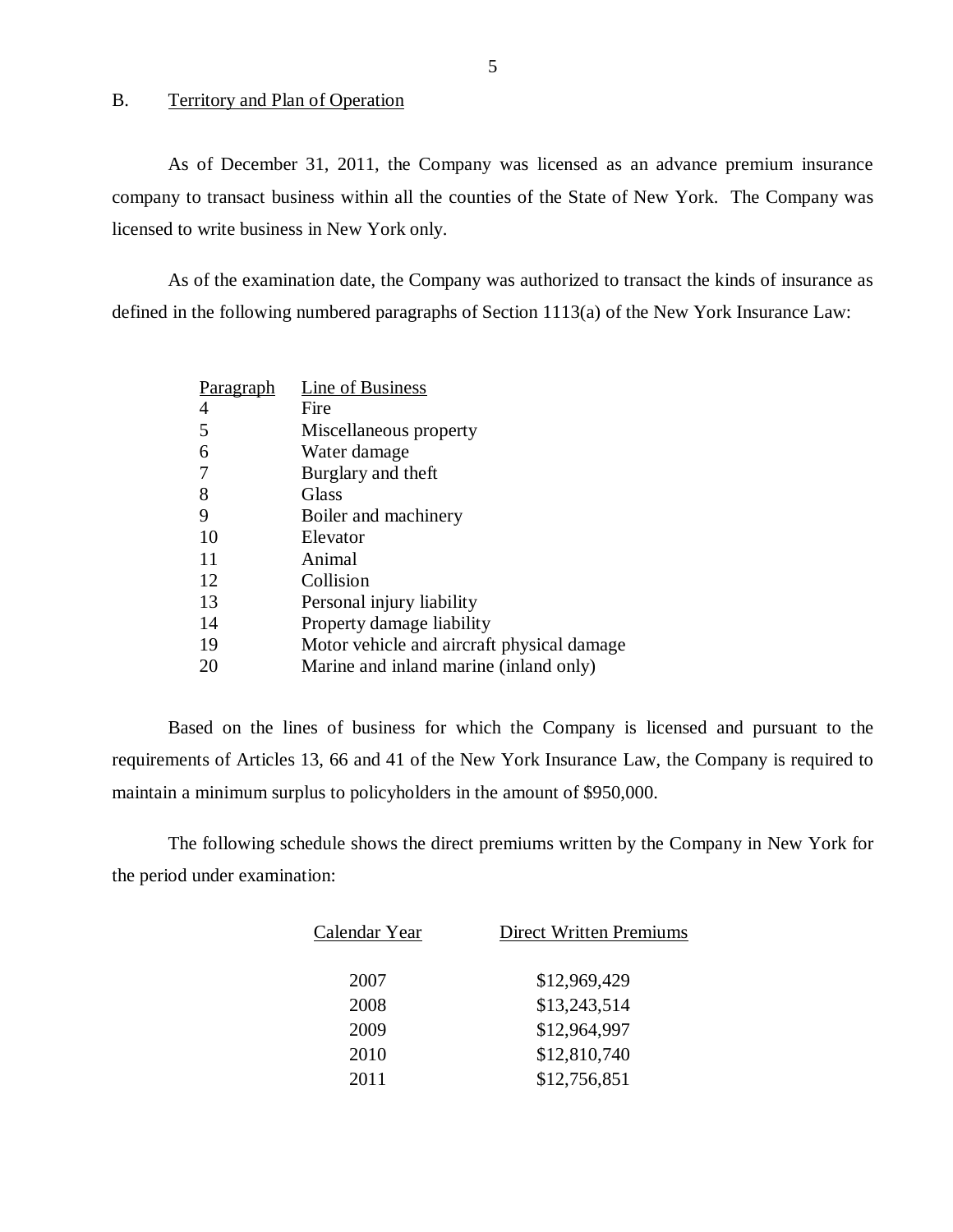<span id="page-7-0"></span>The Company's predominant lines of business are commercial multiple peril and homeowners multiple peril, which accounted for 45% and 39%, respectively, of the Company's 2011 direct written business. The Company writes mainly through approximately 300 independent agents and a directoragent.

#### C. Reinsurance

#### Assumed reinsurance

Assumed reinsurance accounted for 13% of the Company's gross premium written at December 31, 2011. Approximately 96% of the Company's assumed business is attributable to the business assumed from the Company's affiliate, CVMIC. The remainder of the Company's assumed premiums are from the FAIR Plan, a mandated pool. During the period covered by this examination, the Company's assumed reinsurance business has increased by \$576,955 or 43% since the last examination. The Company utilizes reinsurance accounting as defined in Statement of Statutory Accounting Principle ("SSAP") No. 62R for all of its assumed reinsurance business.

Effective January 1, 2009, the Company entered into quota share reinsurance agreements with its affiliate CVMIC. Under the terms of these agreements, CVMIC cedes 100% of its assumed and direct business to the Company, net of any external reinsurance. The Company in-turn pays to CVMIC its quota share of losses under the policies, loss adjustment expenses, extra contractual obligations and losses in excess of the policy limits covered under the contract subject to a limit of \$175,000 each risk, each individual loss, property, per occurrence, casualty, subject to a maximum of \$187,500 for each and every loss occurrence. The Company then retrocedes 11% quota share of its net business written or assumed to CVMIC. CVMIC shall pay to the Company its quota share of losses under the policies, loss adjustment expenses, extra contractual obligations and losses in excess of the policy limits covered under the contract subject to a limit of \$19,250 (being 11% of a maximum of \$175,000) each risk, each individual loss, property, per occurrence, casualty, subject to a maximum of \$55,000 for each and every loss occurrence.

The agreements were non-objected to by the Department in letters dated December 17, 2008 and July 27, 2009.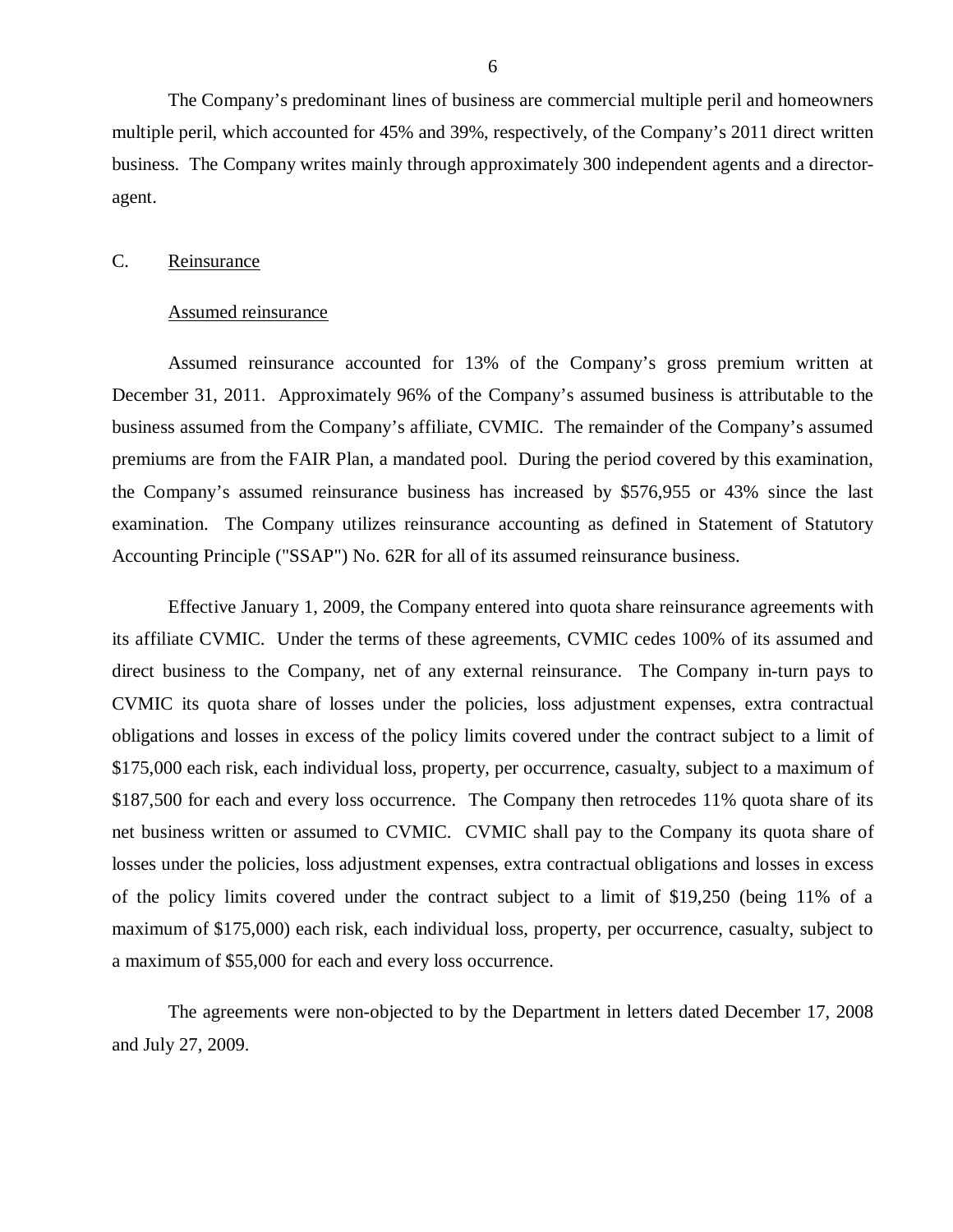## Ceded reinsurance

The Company has structured its ceded reinsurance program as of December 31, 2011, as follows:

| <b>Type of Treaty</b>                                                                                                                                                                                                                                                                       | Cession                                                                                                                                                                                                                                                                                                                                                                                                      |
|---------------------------------------------------------------------------------------------------------------------------------------------------------------------------------------------------------------------------------------------------------------------------------------------|--------------------------------------------------------------------------------------------------------------------------------------------------------------------------------------------------------------------------------------------------------------------------------------------------------------------------------------------------------------------------------------------------------------|
| <b>Property and Casualty Combination Excess</b><br>100% Authorized or Certified                                                                                                                                                                                                             | Property Business (Layer 1): \$800,000 excess \$200,000<br>each loss, each risk; subject to an occurrence limit of \$2<br>million.                                                                                                                                                                                                                                                                           |
|                                                                                                                                                                                                                                                                                             | Casualty Business (Layer 1): \$800,000 excess \$200,000<br>per occurrence.                                                                                                                                                                                                                                                                                                                                   |
|                                                                                                                                                                                                                                                                                             | Casualty and property combined: In the event of a loss<br>occurrence involving at least one property policy and<br>one casualty policy: \$200,000 excess \$200,000 each<br>loss occurrence.                                                                                                                                                                                                                  |
| <b>Casualty Clash Excess of Loss</b><br>100% Authorized or Certified                                                                                                                                                                                                                        | \$2 million excess \$1 million ultimate net loss per<br>occurrence. With respect to Workers' Compensation<br>Insurance required by subsection (j) of Section 3420 of<br>the New York Insurance Law, no claim shall be made<br>unless the Company shall have first sustained an<br>ultimate net loss in excess of \$3 million. The reinsurer<br>shall then reimburse the Company the whole of such<br>excess. |
| <b>Property Catastrophe Excess (3 layers)</b>                                                                                                                                                                                                                                               |                                                                                                                                                                                                                                                                                                                                                                                                              |
| Layer 1<br>100% Authorized or Certified                                                                                                                                                                                                                                                     | 95% of \$500,000 excess \$500,000 ultimate net loss<br>each loss occurrence (involving three or more risks)                                                                                                                                                                                                                                                                                                  |
| Layer 2<br>100% Authorized or Certified                                                                                                                                                                                                                                                     | 95% of \$500,000 excess \$1,000,000 ultimate net loss<br>each loss occurrence (involving three or more risks).                                                                                                                                                                                                                                                                                               |
| Layer 3<br>100% Authorized or Certified                                                                                                                                                                                                                                                     | 100% of ultimate net loss excess \$1,500,000 each loss<br>occurrence (involving three or more risks).                                                                                                                                                                                                                                                                                                        |
| <b>Casualty Excess Facultative</b><br>100% Authorized or Certified<br>Covering policies classified by the<br>Company as Comprehensive Personal<br>Liability, Farmowners Comprehensive<br>Personal Liability, Commercial General<br>Liability and Farmowners Commercial<br>General Liability | \$1 million excess \$1 million each loss occurrence, each<br>policy. Subject to an annual aggregate limit of \$2<br>million, inclusive of loss adjustment expenses during<br>the term of the contract for all acts of Terrorism as<br>covered by the contract.                                                                                                                                               |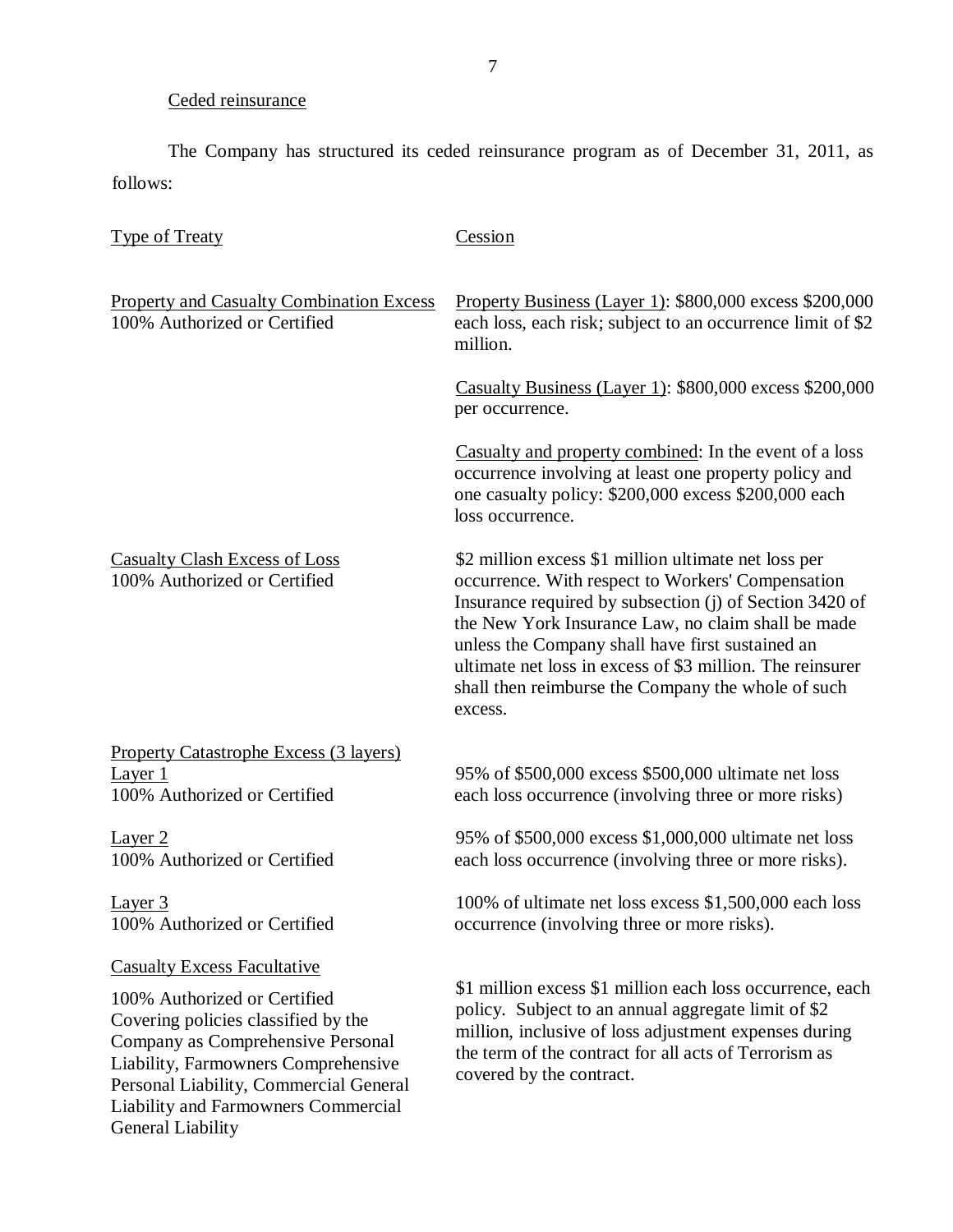| Type of Treaty                                  | Cession                                                                                                                                                                |
|-------------------------------------------------|------------------------------------------------------------------------------------------------------------------------------------------------------------------------|
| Property Facultative Per Risk Excess of<br>Loss | \$2,000,000 excess \$1,000,000 each loss, each risk.<br>However, if the cession is greater than \$250,000, the<br>maximum cession as respects any one animal shall not |
| 100% Authorized or Certified                    | exceed \$250,000.                                                                                                                                                      |
| Equipment Breakdown 100% quota share            | 100% of the Company's net retained liability, cessions                                                                                                                 |
| (Commercial Multi-peril policies and other      | limited to $$5,000,000$ any one risk.                                                                                                                                  |

8

100% Authorized

policies as agreed)

The Company is also noted to have property facultative coverage available on an offer and acceptance basis.

It is the Company's policy to obtain the appropriate collateral for its cessions to unauthorized reinsurers.

All significant ceded reinsurance agreements in effect as of the examination date were reviewed. Except as noted herein, these contracts were found to contain the required clauses, including insolvency clause meeting the requirements of Section 1308 of the New York Insurance Law.

Examination review of the Schedule F data reported by the Company in its filed annual statement was found to accurately reflect its material reinsurance transactions. Additionally, management has represented that all material ceded reinsurance agreements transfer both underwriting and timing risk as set forth in SSAP No. 62R. Representations were supported by appropriate risk transfer analyses and an attestation from the Company's Chief Executive Officer and Chief Financial Officer pursuant to the NAIC Annual Statement Instructions. Additionally, examination review indicated that the Company was not a party to any finite reinsurance agreements. All ceded reinsurance agreements were accounted for utilizing reinsurance accounting as set forth in SSAP No. 62R.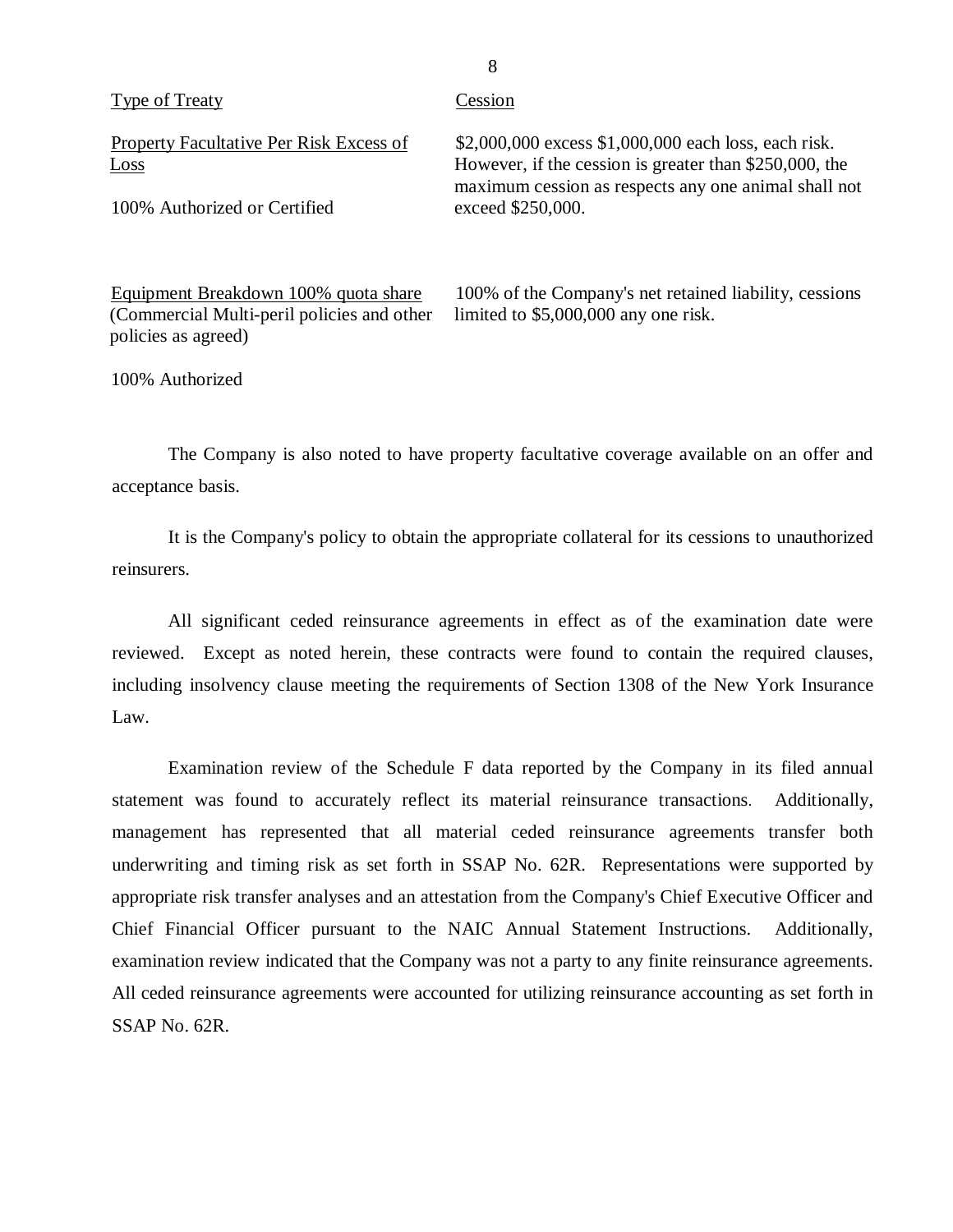## <span id="page-10-0"></span>D. **Affiliated Group**

At December 31, 2011, the Company is affiliated with Conemaugh Valley Mutual Insurance Company by virtue of the Company's purchase of CVMIC's \$1Million surplus note, quota share reinsurance agreements between the two companies, an expense sharing agreement, an affiliation agreement, a President in common, as well as shared directors.

At December 31, 2011, the Company was party to the following agreements with CVMIC:

### Affiliated Reinsurance Agreements

The Company assumes 100% of the direct and assumed business written by CVMIC, net of outside reinsurance, and retrocedes 11% of its direct and assumed business to CVMIC as more fully explained in Item 2C of this report.

#### Amended and Restated Affiliation Agreement

Effective December 11, 2007, the Company entered into an affiliation agreement with CVMIC. The agreement calls for CVMIC to enter into expense sharing and reinsurance agreements with the Company. The agreement also calls for The Company to advance to CVMIC, at the effective time of the affiliation, an amount not to exceed \$1 million evidenced by a surplus note.

This agreement was filed with the Department and was non-disapproved on November 28, 2007.

## Expense Sharing Agreement

The Company is party to an expense sharing agreement with affiliate CVMIC, made effective December 11, 2007. The agreement provides for the sharing of certain expenses among the parties and defines the methods to be used for allocating such expenses.

The review of the allocation of expenses between the parties revealed that the charges appeared reasonable and in accordance with the requirements of Department Regulation No. 30.

This agreement was filed with the Department and was non-disapproved on November 28, 2007.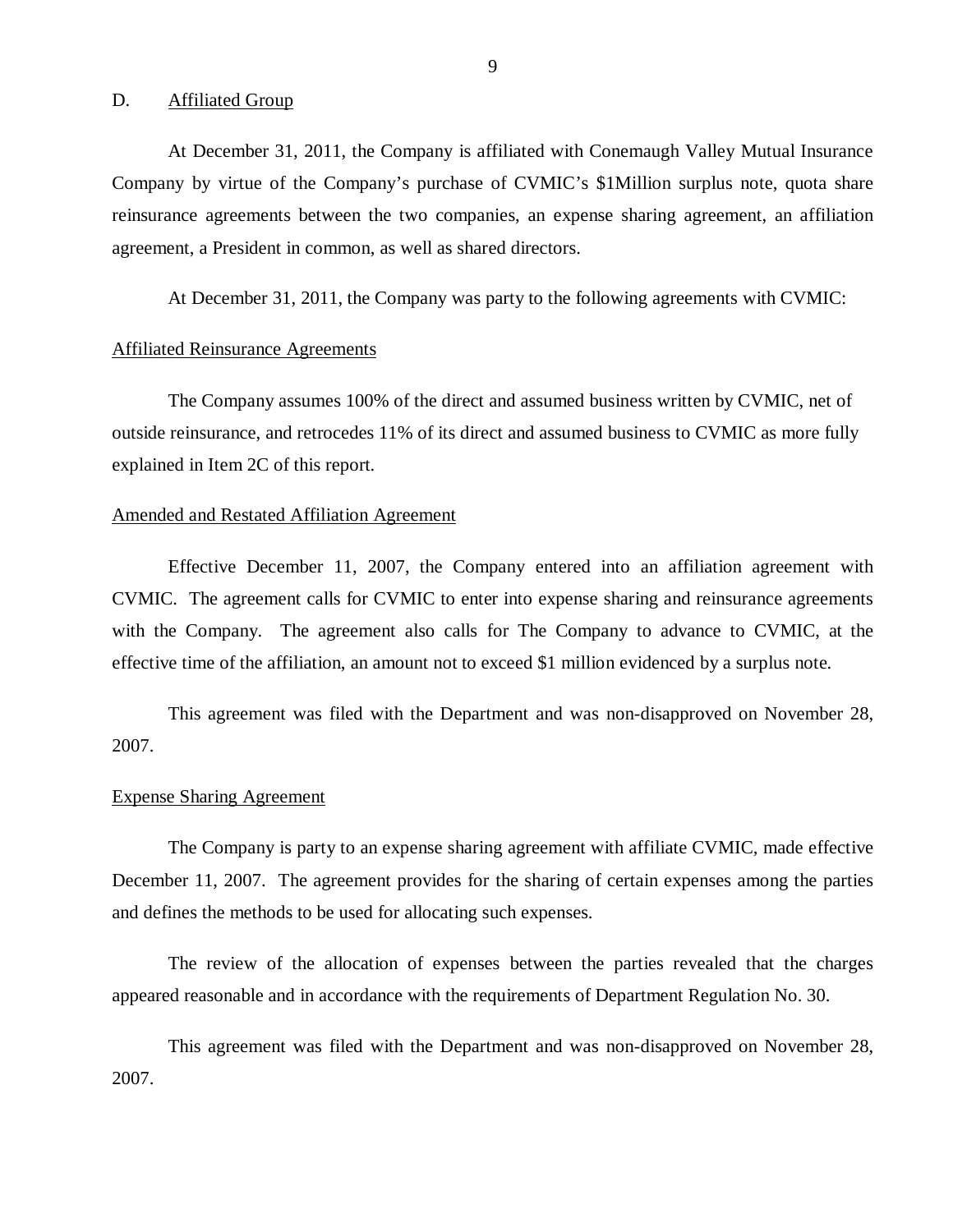### E. Significant Operating Ratios

The following ratios have been computed as of December 31, 2011, based upon the results of this examination:

| Net premiums written to surplus as regards policyholders                                   | 50% |
|--------------------------------------------------------------------------------------------|-----|
| Liabilities to liquid assets (cash and invested assets)<br>less investments in affiliates) | 38% |
| Premiums in course of collection to surplus as regards policyholders                       | 2%  |

All of the above ratios fall within the benchmark ranges set forth in the Insurance Regulatory Information System of the National Association of Insurance Commissioners.

The underwriting ratios presented below are on an earned/incurred basis and encompass the five-year period covered by this examination:

|                                              | Amounts      | Ratios  |
|----------------------------------------------|--------------|---------|
| Losses and loss adjustment expenses incurred | \$29,219,607 | 49.77%  |
| Other underwriting expenses incurred         | 22,033,815   | 37.53   |
| Net underwriting loss                        | 7,458,831    | 12.70   |
| Premiums earned                              | \$58,712,253 | 100.00% |

## F. Accounts and Records

## i. Unsecured reinsurance disclosure

The previous report on examination included the following recommendation:

It is recommended that the Company make the required disclosure regarding unsecured *reinsurance recoverables in future filed annual statements pursuant to SSAP No. 62 and the NAIC Annual Statement Instructions.* 

SSAP 62R paragraph 72 states in part:

If the entity has with any individual reinsurers, authorized or unauthorized, an unsecured aggregate recoverable for losses, paid and unpaid including IBNR, loss adjustment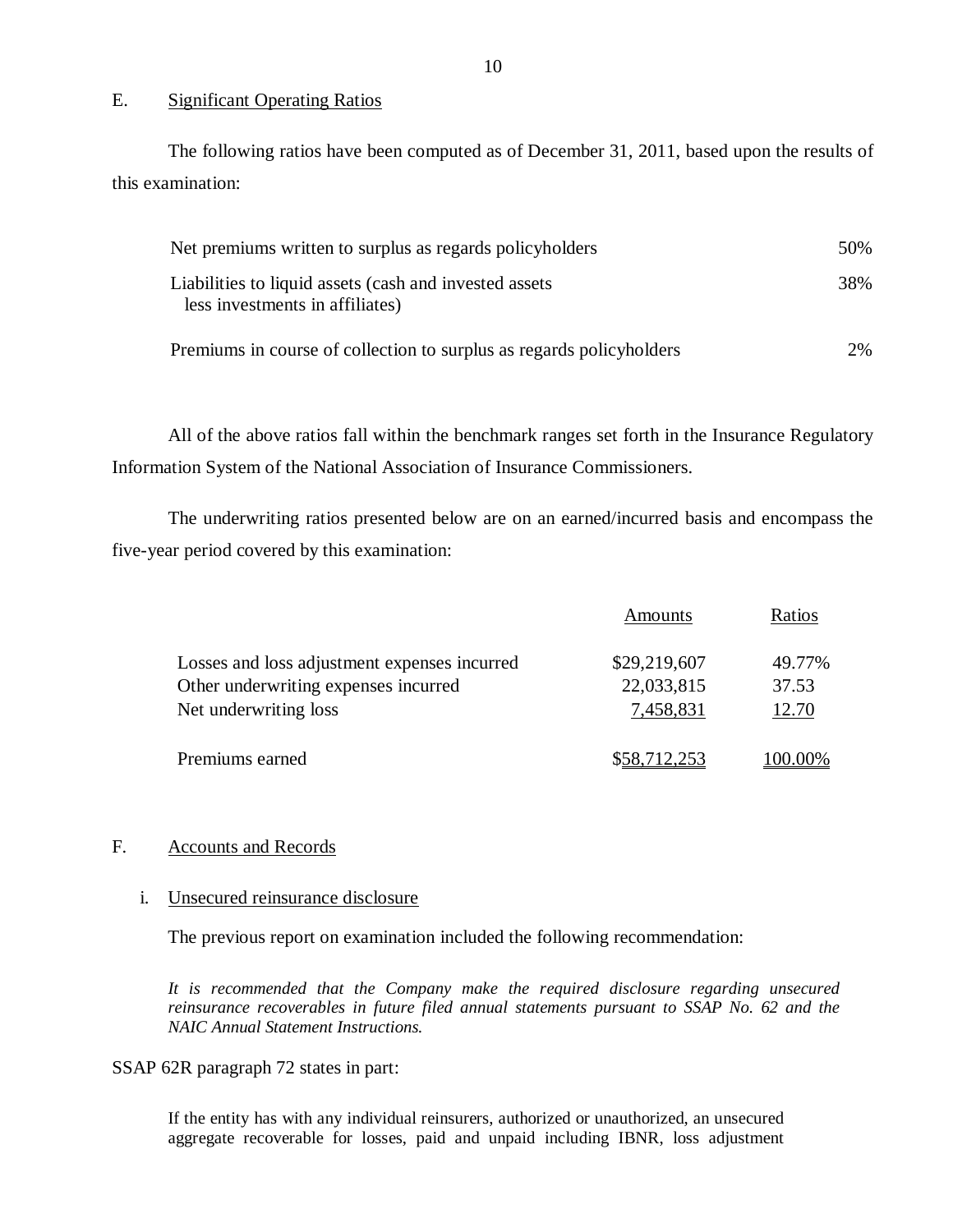expenses, and unearned premium, that exceeds 3% of the entity's policyholder surplus, list each individual reinsurer and the unsecured aggregate recoverable pertaining to that reinsurer.

In 2011 there were no reinsurers with unsecured reinsurance recoverables in excess of the 3% of surplus limit; however, there was at least on reinsurer with unsecured reinsurance recoverable balances in excess of the limit in each of the previous four years and this was not disclosed in the Notes to Financial Statements as required by SSAP No. 62R paragraph 72.

It is again recommended that the Company make the required disclosure regarding unsecured reinsurance recoverables in its filed annual statements pursuant to SSAP No. 62R and the NAIC Annual Statement Instructions.

## ii. Certified Public Accountant ('CPA') Contract

Part 89.8 "Notification of adverse financial condition" of Department Regulation 118 states in part:

*a) Every company required to furnish an annual audited financial report shall require the CPA to submit written notification to the superintendent, the board of directors and the company's audit committee within five business days of any determination by the CPA that the company has materially misstated its financial condition as reported to the superintendent as of the balance sheet date currently under audit or that the company does not meet the minimum capital or surplus requirement of the insurance law as of that date…* 

The examiner's review of the Company's contract with its independent auditor for the 2011 audit revealed that the contract required notification within fifteen days of any determination by the CPA that the Company had materially misstated its financial condition, rather than five days as required by Part 89.8 of Department Regulation 118.

It is recommended that the Company ensure that the contract with its CPA firm complies with the requirements of Department Regulation 118.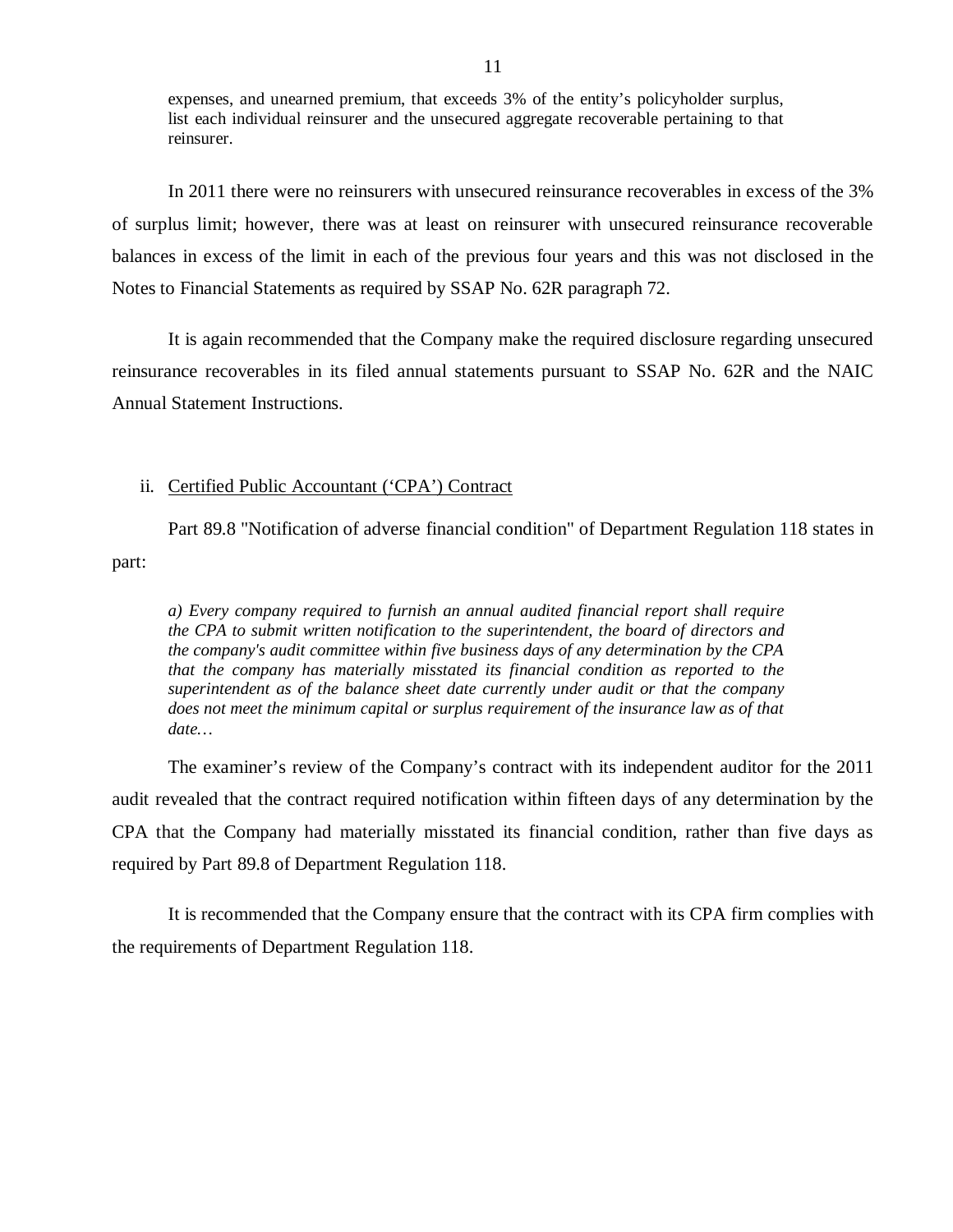## **3. FINANCIAL STATEMENTS**

## A. Balance Sheet

The following shows the assets, liabilities and surplus as regards policyholders as of December 31, 2011 as determined by this examination and as reported by the Company:

| <b>Assets</b>                                                                               | Assets       | Assets Not<br>Admitted | Net Admitted<br>Assets |
|---------------------------------------------------------------------------------------------|--------------|------------------------|------------------------|
| <b>Bonds</b>                                                                                | \$24,006,453 | \$<br>$\theta$         | \$24,006,453           |
| Preferred stocks (stocks)                                                                   | 531,238      | $\Omega$               | 531,238                |
| Common stocks (stocks)                                                                      | 5,838,480    | $\mathbf{0}$           | 5,838,480              |
| Real estate: Properties occupied by the company                                             | 1,115,419    | 0                      | 1,115,419              |
| Cash, cash equivalents and short-term investments                                           | 2,075,948    | $\Omega$               | 2,075,948              |
| Other invested assets                                                                       | 1,000,000    | 1,000,000              | $\theta$               |
| Aggregate write-ins for invested assets                                                     | (17)         | $\theta$               | (17)                   |
| Investment income due and accrued                                                           | 137,574      | 0                      | 137,574                |
| Uncollected premiums and agents' balances in the course of<br>collection                    | 535,309      | $\Omega$               | 535,309                |
| Deferred premiums, agents' balances and installments booked but<br>deferred and not yet due | 1,707,583    | 2,719                  | 1,704,864              |
| Amounts recoverable from reinsurers                                                         | 33,453       | $\Omega$               | 33,453                 |
| Funds held by or deposited with reinsured companies                                         | 1,597,000    | $\mathbf{0}$           | 1,597,000              |
| Current federal and foreign income tax recoverable and interest<br>thereon                  | 293,009      | $\Omega$               | 293,009                |
| Net deferred tax asset                                                                      | 506,663      | $\Omega$               | 506,663                |
| Electronic data processing equipment and software                                           | 21,101       | 4,350                  | 16,751                 |
| Furniture and equipment, including health care delivery assets                              | 29,735       | 29,735                 | 0                      |
| Receivables from parent, subsidiaries and affiliates                                        | 13,965       | $\Omega$               | 13,965                 |
| Aggregate write-ins for other than invested assets                                          | 260,119      | 206                    | 259,913                |
| Total assets                                                                                | \$39,703,032 | \$1,037,010            | \$38,666,022           |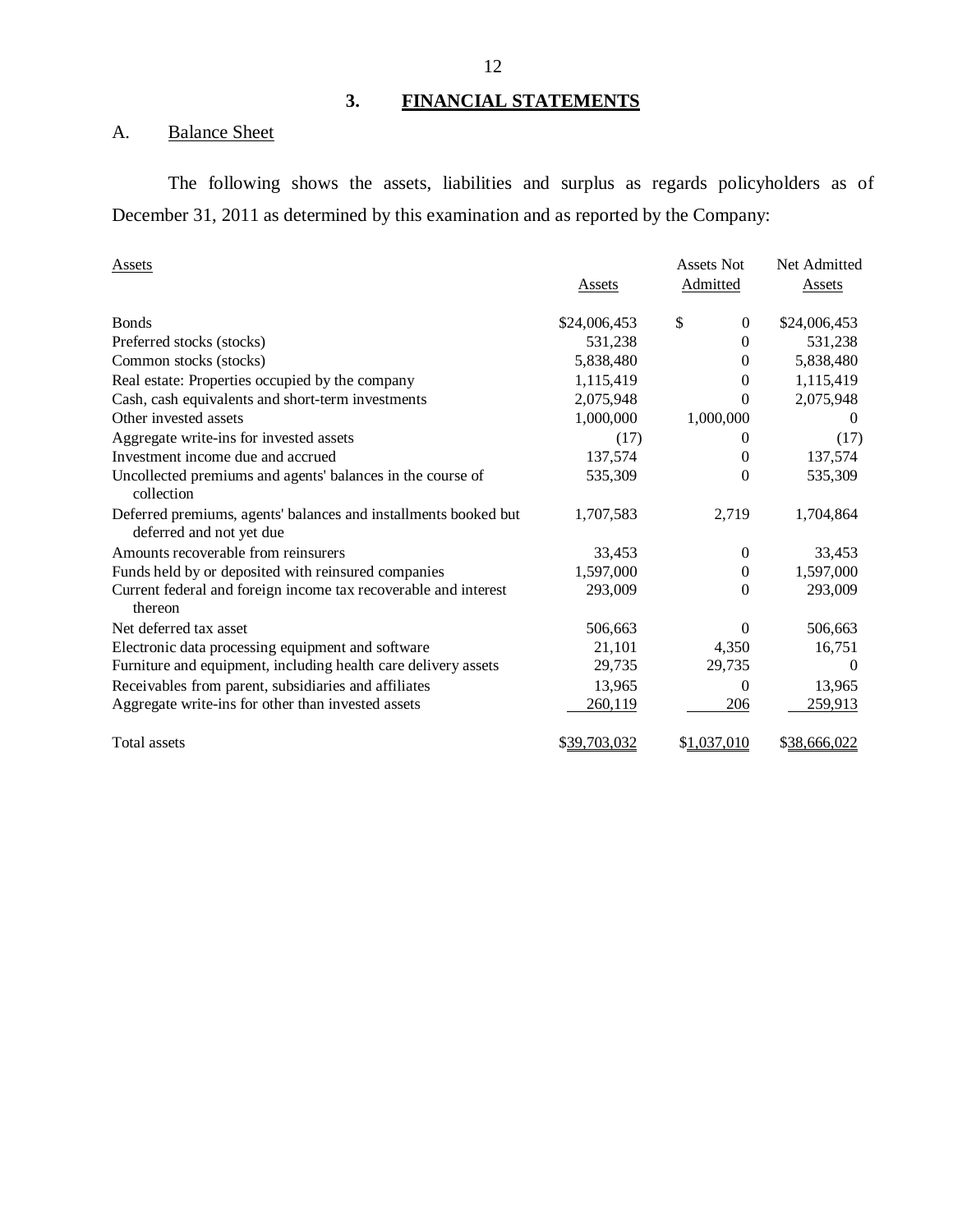## Liabilities, Surplus and Other Funds

## **Liabilities**

| Losses and loss adjustment expenses                                   |               | \$4,150,675  |
|-----------------------------------------------------------------------|---------------|--------------|
| Reinsurance payable on paid losses and loss adjustment expenses       |               | 6,286        |
| Commissions payable, contingent commissions and other similar charges |               | 710,134      |
| Other expenses (excluding taxes, licenses and fees)                   |               | 652,466      |
| Taxes, licenses and fees (excluding federal and foreign income taxes) |               | 7,586        |
| Unearned premiums                                                     |               | 7,046,163    |
| Advance premium                                                       |               | 255,560      |
| Ceded reinsurance premiums payable (net of ceding commissions)        |               | 102,734      |
| Funds held by company under reinsurance treaties                      |               | 1,135,000    |
| Total liabilities                                                     |               | \$14,066,604 |
| Surplus and Other Funds                                               |               |              |
| Special contingent surplus                                            | \$<br>547,227 |              |
| Unassigned funds (surplus)                                            | 24,052,191    |              |
| Surplus as regards policyholders                                      |               | 24,599,418   |
| Total liabilities, surplus and other funds                            |               | \$38,666,022 |

Note: The Internal Revenue Service has not yet begun to audit tax returns covering the years 2007 through 2011. The examiner is unaware of any potential exposure of the Company to any tax The examiner is unaware of any potential exposure of the Company to any tax assessment and no liability has been established herein relative to such contingency.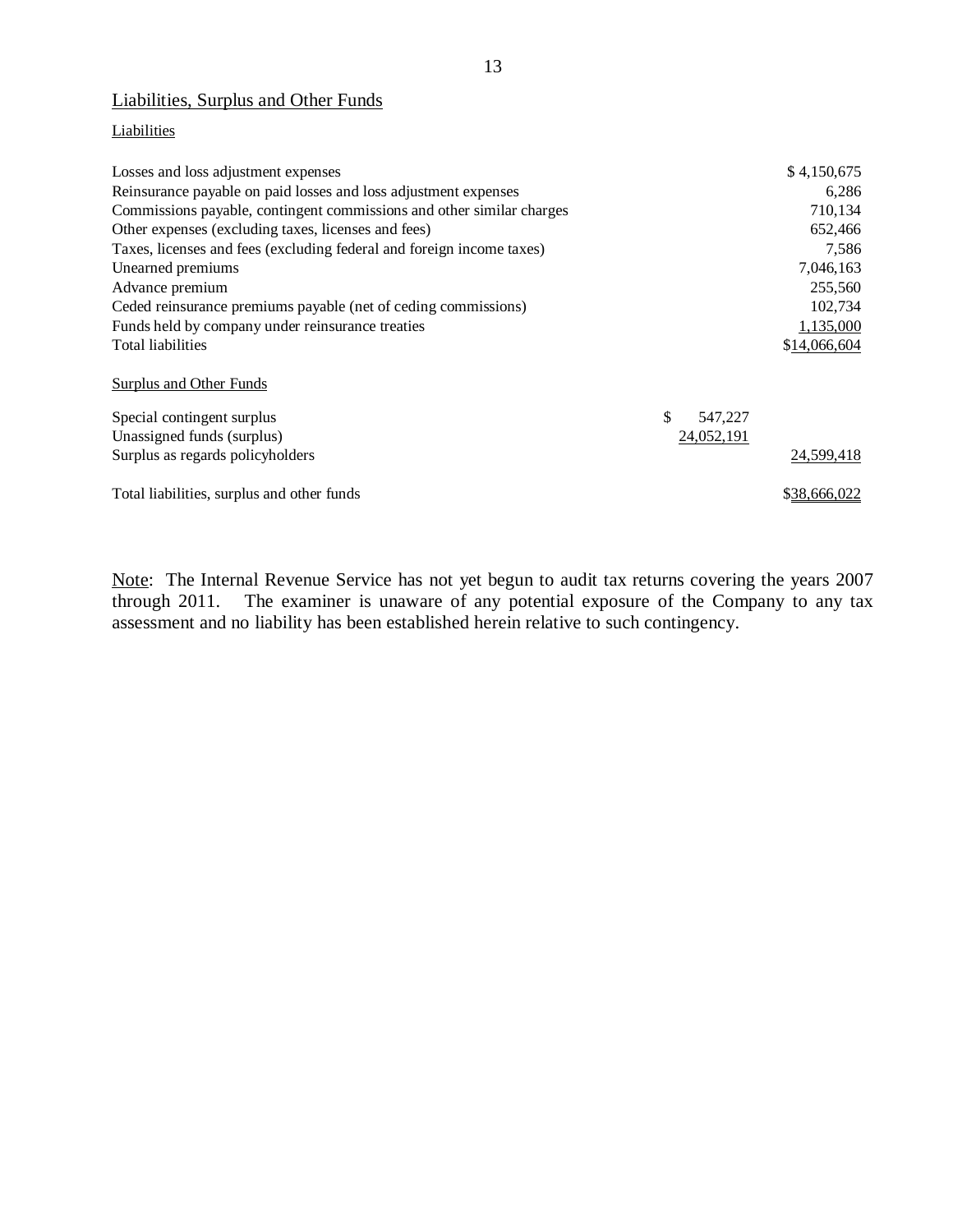## B. Statement of Income

Surplus as regards policyholders increased \$9,740,537 during the five-year examination period January 1, 2007 through December 31, 2011, detailed as follows:

| <b>Underwriting Income</b>                                                                                                                                              |                                   |              |
|-------------------------------------------------------------------------------------------------------------------------------------------------------------------------|-----------------------------------|--------------|
| Premiums earned                                                                                                                                                         |                                   | \$58,712,253 |
| Deductions:<br>Losses and loss adjustment expenses incurred<br>Other underwriting expenses incurred                                                                     | \$29,219,607<br>22,033,815        |              |
| Total underwriting deductions                                                                                                                                           |                                   | 51,253,422   |
| Net underwriting gain or (loss)                                                                                                                                         |                                   | \$7,458,831  |
| <b>Investment Income</b>                                                                                                                                                |                                   |              |
| Net investment income earned<br>Net realized capital gain                                                                                                               | \$ 3,498,345<br>309,639           |              |
| Net investment gain or (loss)                                                                                                                                           |                                   | 3,807,984    |
| Other Income                                                                                                                                                            |                                   |              |
| Net gain or (loss) from agents' or premium balances charged off<br>Finance and service charges not included in premiums<br>Aggregate write-ins for miscellaneous income | \$<br>63,503<br>846,626<br>37,322 |              |
| Total other income                                                                                                                                                      |                                   | 947,451      |
| Net income after dividends to policyholders but before federal<br>and foreign income taxes                                                                              |                                   | \$12,214,266 |
| Federal and foreign income taxes incurred                                                                                                                               |                                   | 3,565,593    |
| Net Income                                                                                                                                                              |                                   | \$8,648,673  |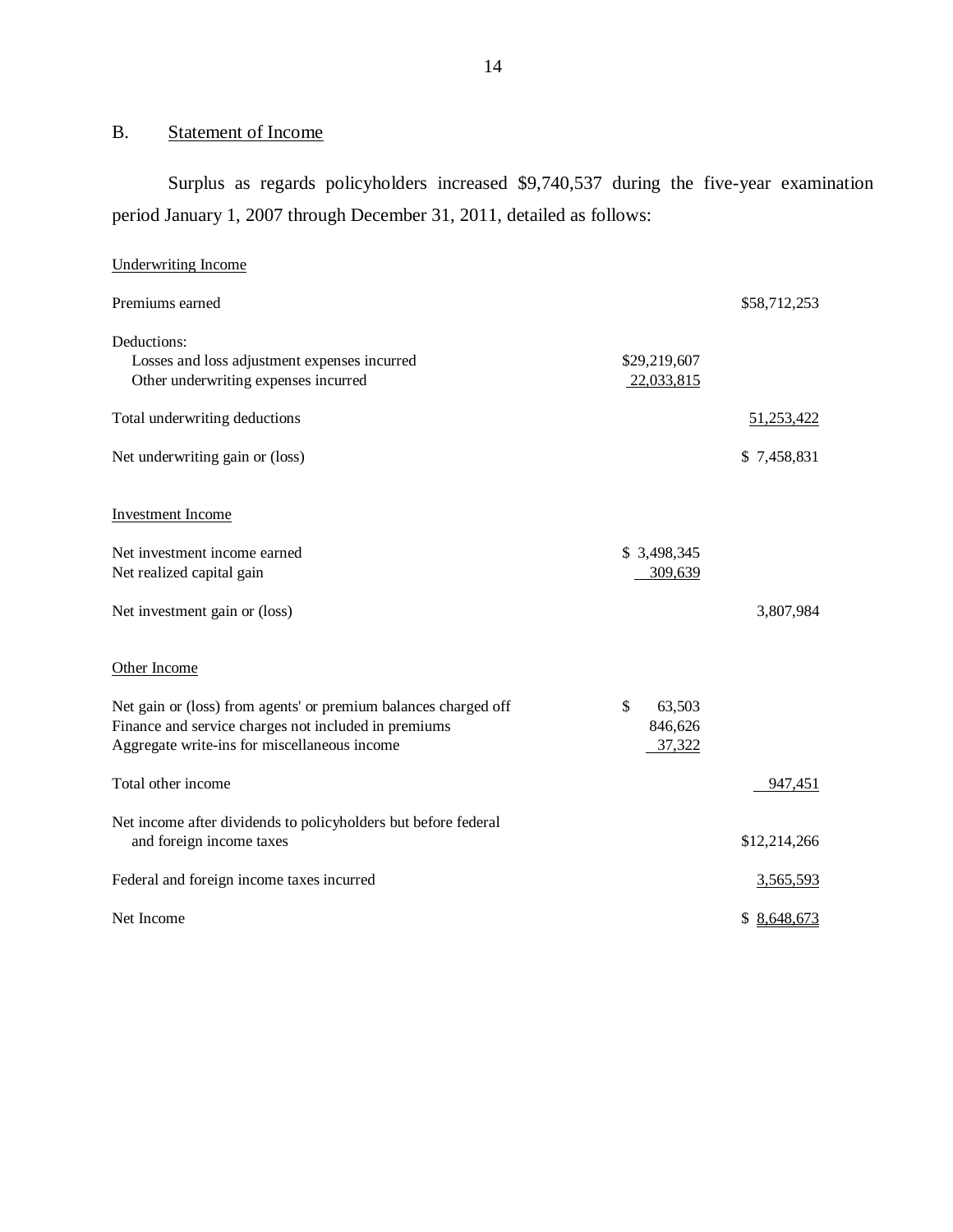| Surplus as regards policyholders per report on<br>examination as of December 31, 2006 | Gains in<br>Surplus | Losses in<br>Surplus | \$14,858,881 |
|---------------------------------------------------------------------------------------|---------------------|----------------------|--------------|
| Net income                                                                            | \$8,648,674         |                      |              |
| Net unrealized capital gains or (losses)                                              | 725,737             |                      |              |
| Change in net deferred income tax                                                     |                     | \$302,098            |              |
| Change in nonadmitted assets                                                          |                     | 263,775              |              |
| Surplus adjustments paid in                                                           | 931,999             | $\theta$             |              |
| Total gains and losses                                                                | \$10,306,410        | \$565,873            |              |
| Net increase (decrease) in surplus<br>Surplus as regards policyholders per report on  |                     |                      | \$9,740,537  |
| examination as of December 31, 2011                                                   |                     |                      | \$24,599,418 |

## **4. LOSSES AND LOSS ADJUSTMENT EXPENSES**

The examination liability for the captioned items of \$4,150,675 is the same as reported by the Company as of December 31, 2011. The examination analysis was conducted in accordance with generally accepted actuarial principles and practices and was based on statistical information contained in the Company's internal records and in its filed annual statements.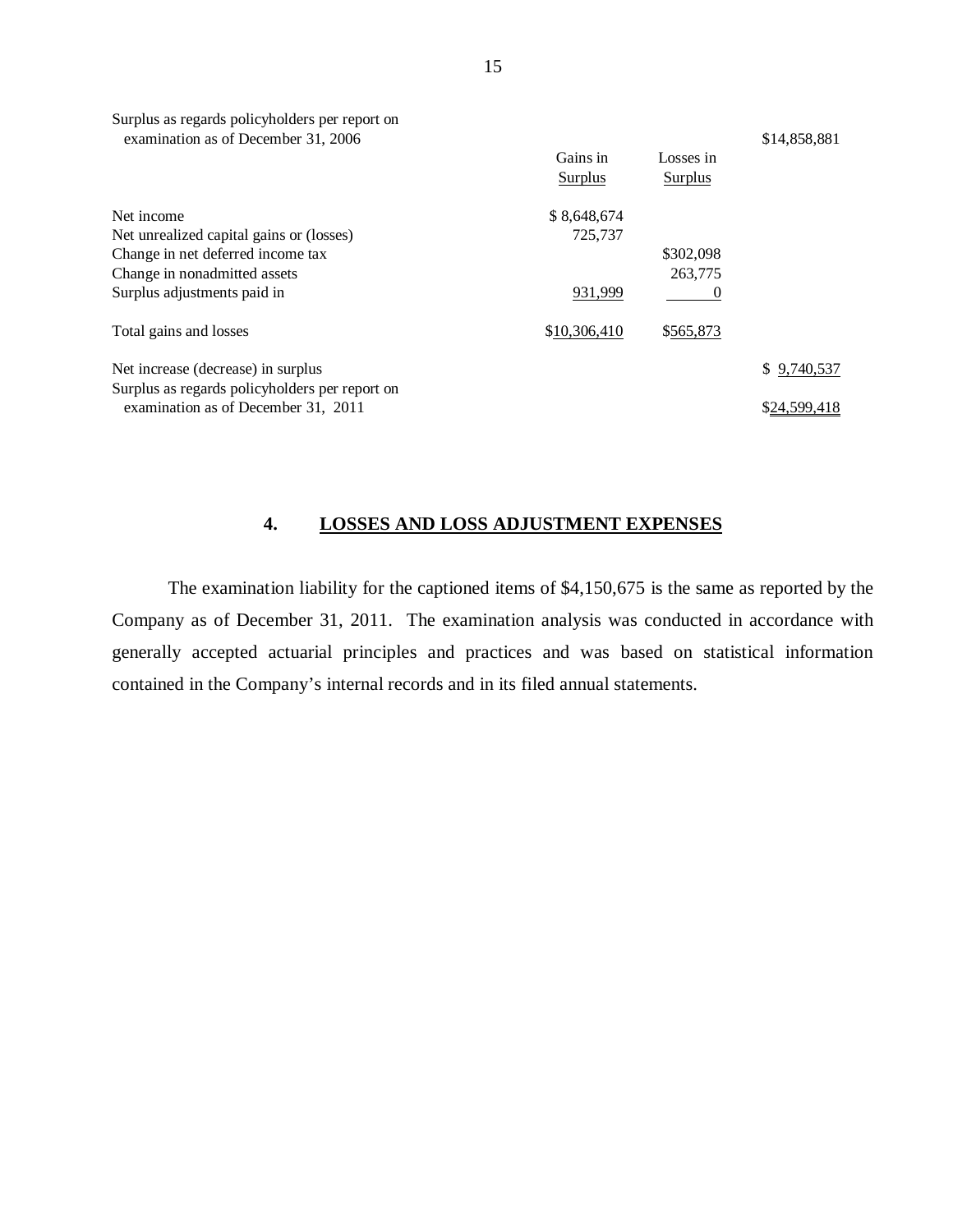## **5. COMPLIANCE WITH PRIOR REPORT ON EXAMINATION**

<span id="page-17-0"></span>The prior report on examination contained eleven recommendations as follows (page numbers refer to the prior report):

A. Reinsurance i. It is recommended that the Company comply with Section 308 of the 7 New York Insurance Law and file with the Superintendent changes in its inter-company reinsurance treaties as specified in Department Circular Letter 17 (2001) at least thirty days in advance of the effective date.

The Company has complied with this recommendation.

ii. It is recommended that the Company comply with Section  $1308(e)$  of  $7$ . the New York Insurance Law and file its reinsurance treaties with the Department for review, when the amount of reinsurance ceded is greater than 50% of the unearned premiums reserves reported at the beginning of each year.

The Company has complied with this recommendation.

## B. Accounts and Records

i. It is recommended that when entering into custodial agreement in the 9 future, the Company comply with the NAIC Financial Condition Examiners Handbook Part 1 Section IV J.

The Company has complied with this recommendation.

ii. It is recommended that the Company comply with Section 9  $6611(a)(4)(C)$  of the New York Insurance Law regarding signatory requirements on checks.

The Company has complied with this recommendation.

iii. It is recommended that, henceforth, the Company classify shares in 9 mutual funds in accordance with SSAP No. 30.

The Company has complied with this recommendation.

iv. It is recommended that the Company classify inter-company balances in 10 accordance with the NAIC Annual Statement Instructions.

The Company has complied with this recommendation.

## ITEM PAGE NO.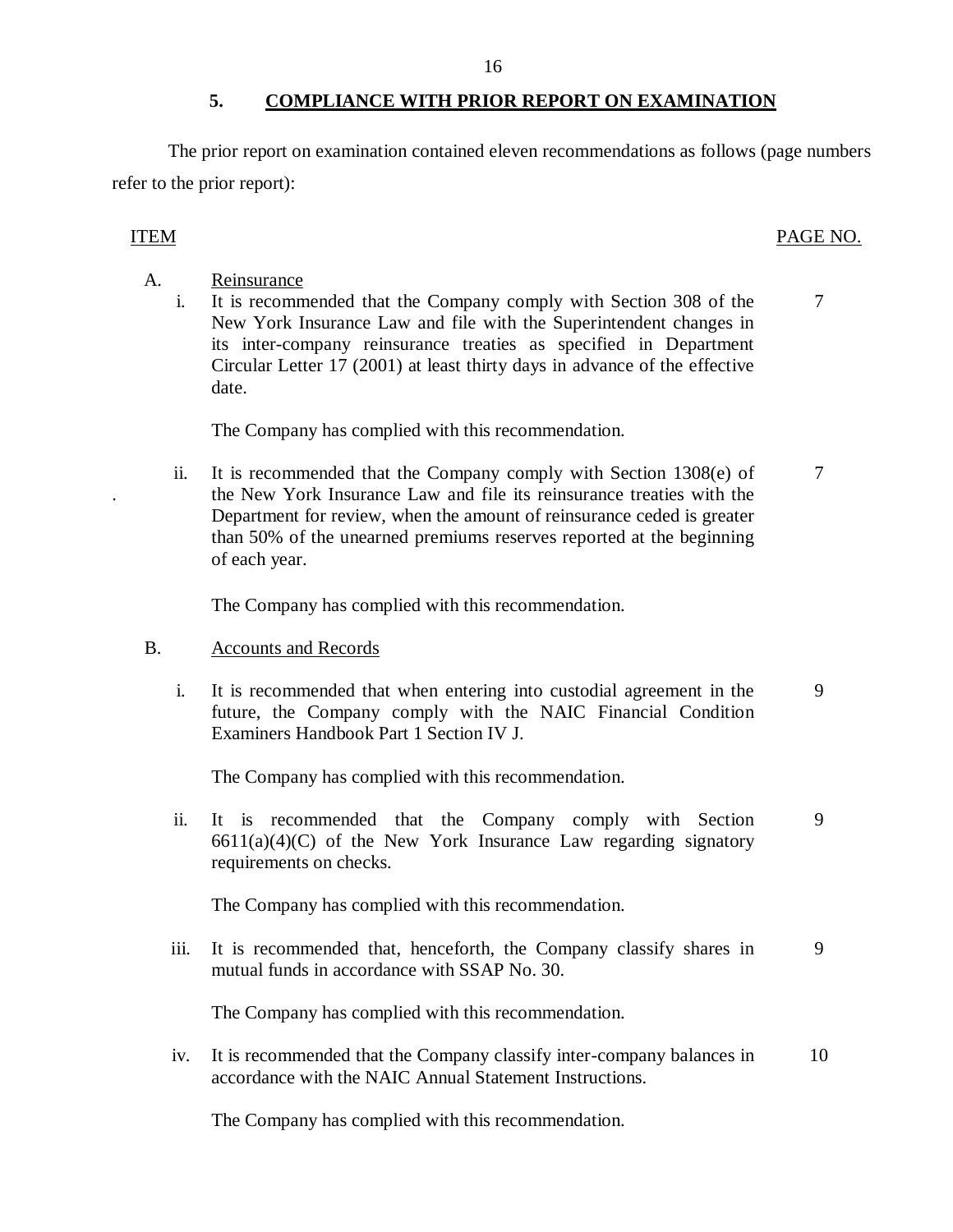v. It is recommended that the Company make the required disclosure 10 regarding unsecured reinsurance recoverables in future filed annual statements pursuant to SSAP No. 62 and the NAIC Annual Statement Instructions.

17

The Company has not complied with this recommendation. A similar comment is made in this report.

## C. Market Conduct Activities

i. It is recommended that the Company comply with Section 6609(b) of 15 the New York Insurance Law and file with this Department for approval all of its policy forms prior to use.

The Company has complied with this recommendation.

ii. It is recommended that the Company comply with Part 216.9 of 15 Department Regulation 64 and notify claimants in writing at the time payments are made to claimant's attorneys in third party liability settlements of \$5,000 or more.

The Company has complied with this recommendation.

iii. It is recommended that the Company ensure that advertisements, public 16 announcements, etc., that it reimburses, in whole or in part, agents or brokers for are in compliance with Section 2122(b) of the New York Insurance Law.

The Company has complied with this recommendation.

iv. It is recommended that the Company state the specific reason or reasons 16 for non-renewal in all non-renewal notices of personal lines policies in order to comply with Section 3425(d)(1) of the New York Insurance Law.

The Company has complied with this recommendation.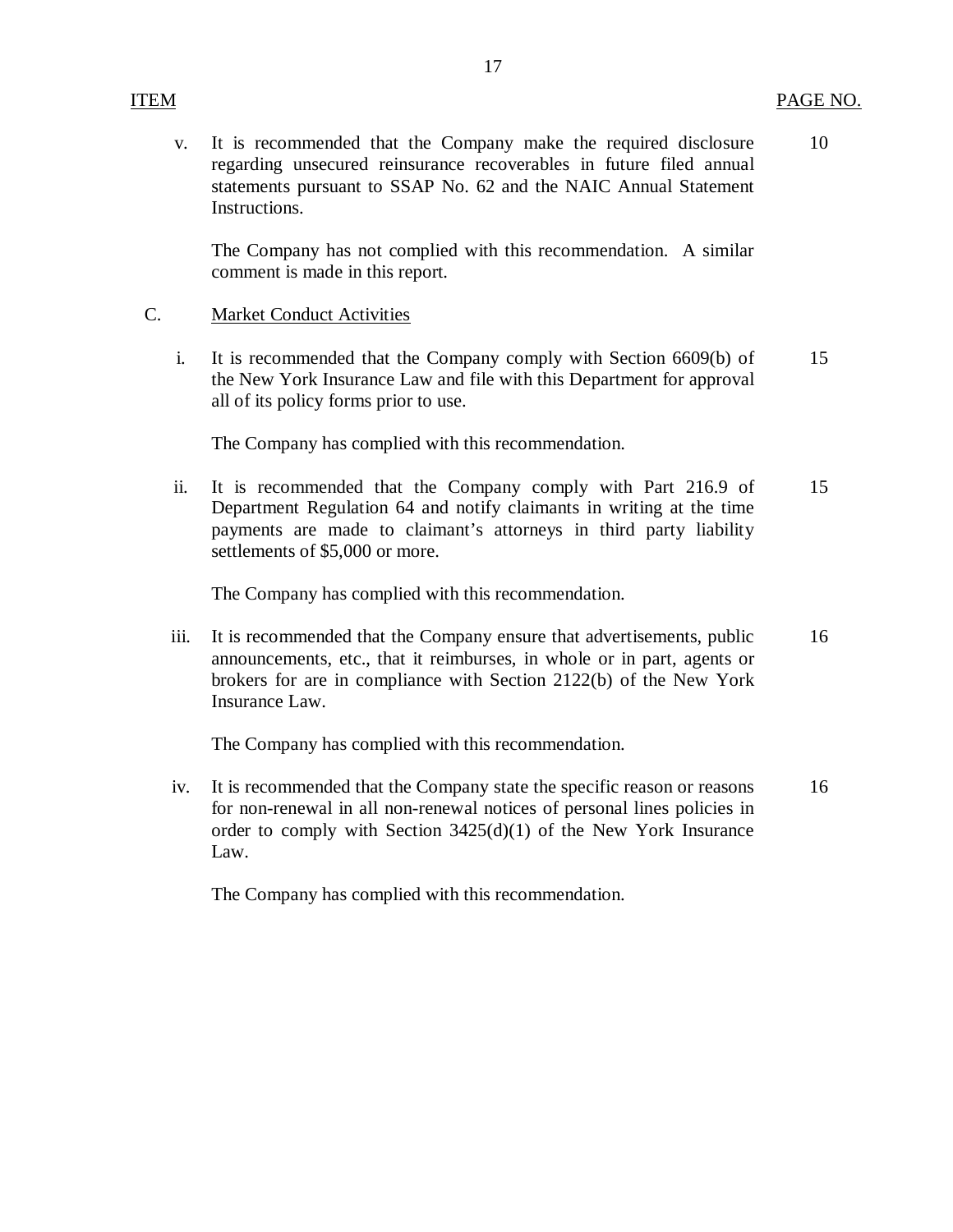## **6. SUMMARY OF COMMENTS AND RECOMMENDATIONS**

## ITEM PAGE NO.

## B. Accounts and Records

- i It is again recommended that the Company make the required disclosure regarding unsecured reinsurance recoverables in its filed annual statements pursuant to SSAP No. 62R and the NAIC Annual Statement Instructions. 11
- ii. It is recommended that the Company ensure that the contract with its CPA firm complies with the requirements of Department Regulation 118. 11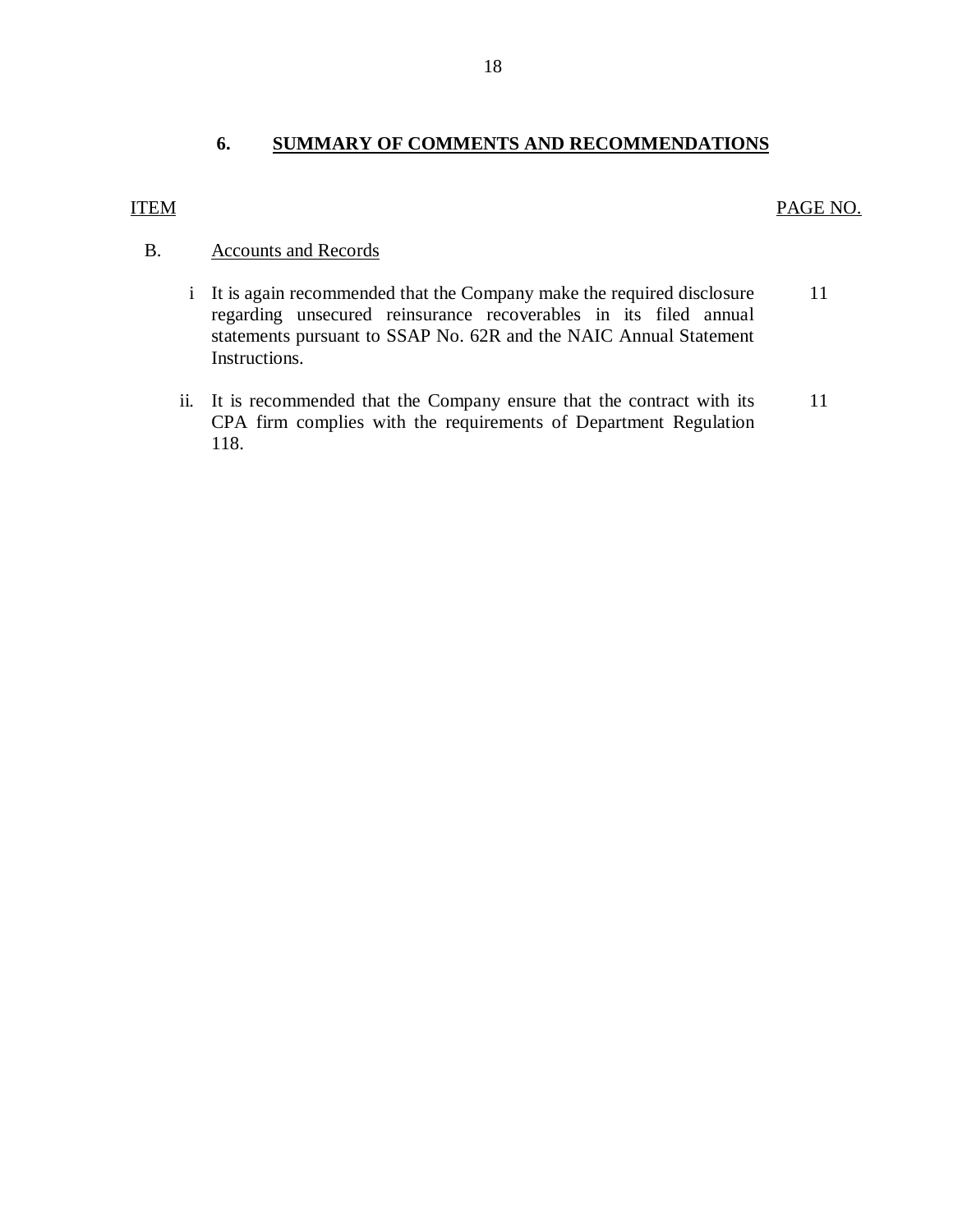Respectfully submitted,

/s/ Wayne Longmore Senior Insurance Examiner

STATE OF NEW YORK ) )ss: COUNTY OF **NEW YORK** )

Wayne Longmore, being duly sworn, deposes and says that the foregoing report, subscribed by him, is true to the best of his knowledge and belief.

/s/

Wayne Longmore

Subscribed and sworn to before me

this  $\_\_\_\_\_\$  day of  $\_\_\_\_\_\_\_\_\$ , 20xx.